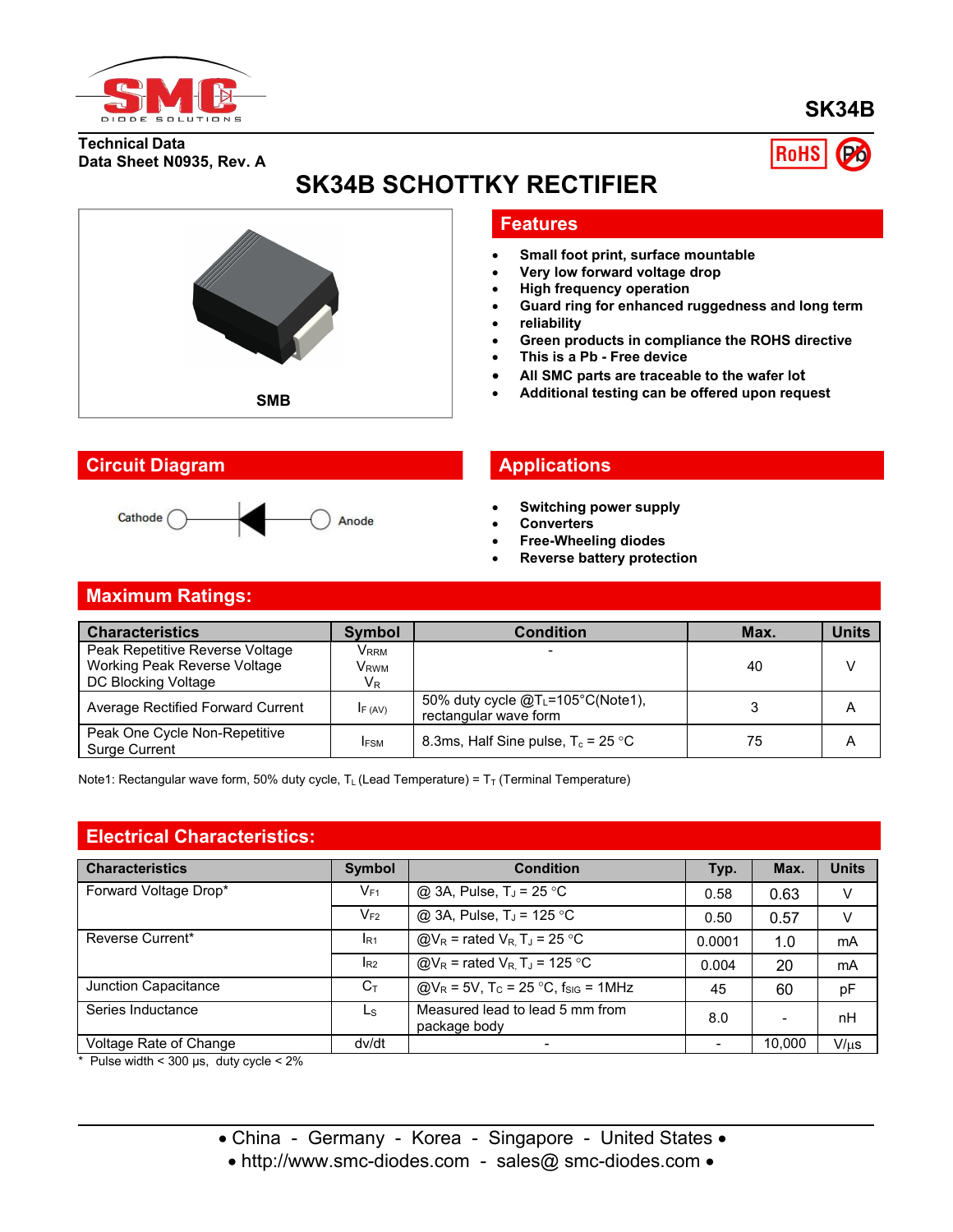

**Technical Data Data Sheet N0935, Rev. A**

## **Thermal-Mechanical Specifications:**

| <b>Characteristics</b>                         | <b>Symbol</b>   | <b>Condition</b> | <b>Specification</b> | Units          |
|------------------------------------------------|-----------------|------------------|----------------------|----------------|
| Junction Temperature                           |                 |                  | $-55$ to $+150$      | $^{\circ}$ C   |
| Storage Temperature                            | l stq           |                  | $-55$ to $+150$      | °C             |
| Typical Thermal Resistance Junction to<br>∟ead | $R_{\theta JL}$ | DC operation     | 25                   | $^{\circ}$ C/W |
| Approximate Weight                             | wt              |                  | 0.09                 |                |

#### **Mechanical Dimensions SMB**



|               | <b>Millimeters</b> |       | Inches |       |
|---------------|--------------------|-------|--------|-------|
| <b>SYMBOL</b> | Min.               | Max.  | Min.   | Max.  |
| A             | 3.30               | 3.94  | 0.130  | 0.155 |
| B             | 4.06               | 4.70  | 0.160  | 0.185 |
| C             | 1.80               | 2.20  | 0.071  | 0.087 |
| D             | 0.152              | 0.305 | 0.006  | 0.012 |
| E             | 4.80               | 5.59  | 0.189  | 0.220 |
| F             | 2.10               | 2.60  | 0.083  | 0.102 |
| G             | 0.051              | 0.203 | 0.002  | 0.008 |
| H             | 0.76               | 1.52  | 0.030  | 0.060 |

## **Ordering Information Marking Diagram**

| <b>Device</b> | Package | <b>Shipping</b> |
|---------------|---------|-----------------|
| SK34B         | SМB     | 3000pcs / reel  |

For information on tape and reel specifications, including part orientation and tape sizes, please refer to our tape and reel packaging specification.



Where XXXXX is YYWWL

- SK = Device Type<br>3 = Forward Curr
- 3 = Forward Current (3A)<br>4 = Reverse Voltage (40V)
- 4 = Reverse Voltage (40V)<br>B = Package type B = Package type
	-
- YY = Year<br>WW = Week  $\begin{array}{lll}\n\text{WW} & = \text{Week} \\
\text{L} & = \text{Lot Nu}\n\end{array}$ 
	- = Lot Number

**Cautions:** Molding resin Epoxy resin UL:94V-0

China - Germany - Korea - Singapore - United States

• http://www.smc-diodes.com - sales@ smc-diodes.com •

**RoHS** 

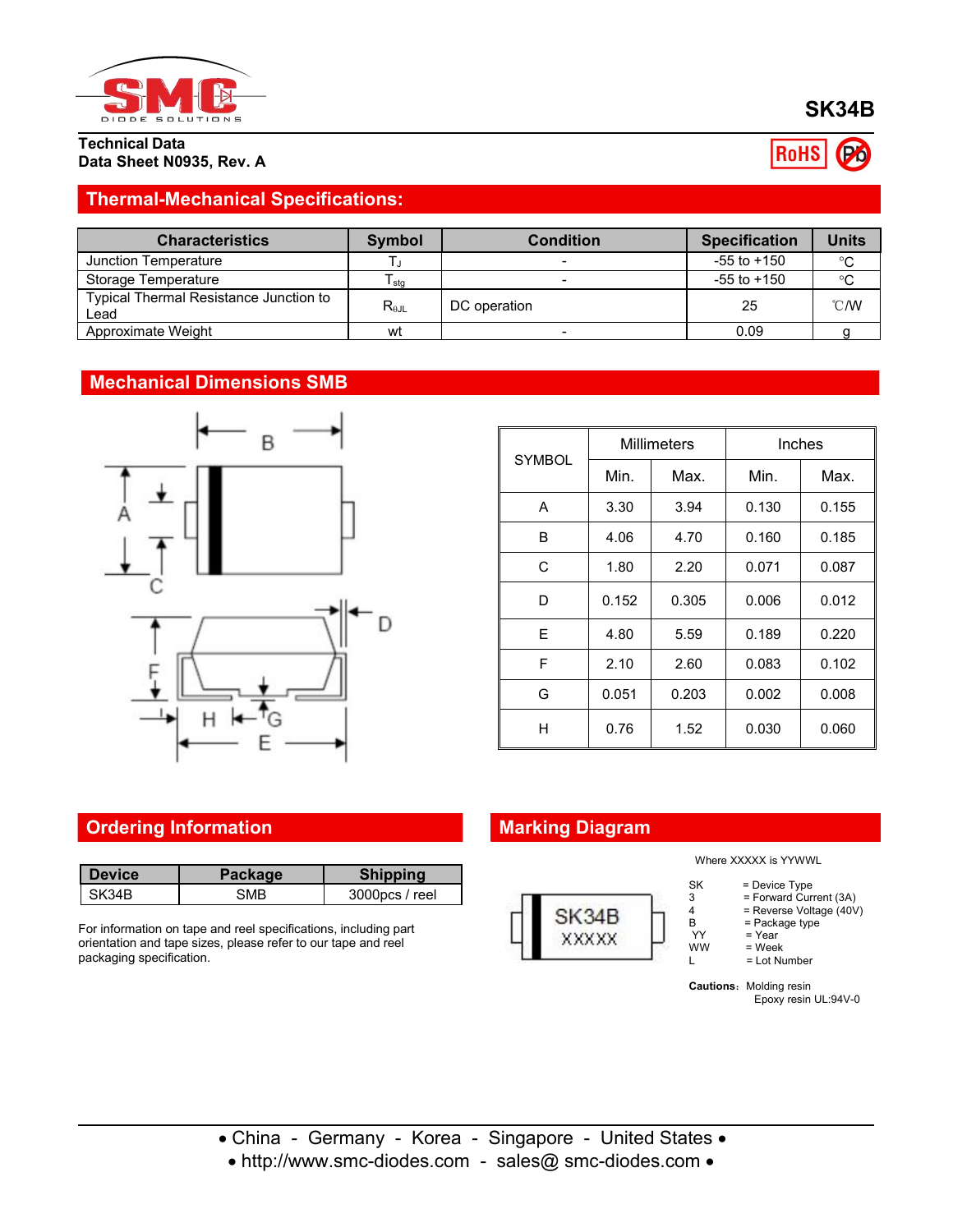

**SK34B**

**RoHS** 

#### **Technical Data Data Sheet N0935, Rev. A**

#### **Ratings and Characteristics Curves**



**Typical Forward Characteristics Typical Reverse Characteristics** 10<sup>1</sup>  $\Box$ 10<sup>1</sup>  $\equiv$  $\mathfrak{g}_{\mathsf{W}}$  $\frac{1}{\sqrt{2}}$  and  $\frac{1}{\sqrt{2}}$  and  $\frac{1}{\sqrt{2}}$  and  $\frac{1}{\sqrt{2}}$  and  $\frac{1}{\sqrt{2}}$  and  $\frac{1}{\sqrt{2}}$  and  $\frac{1}{\sqrt{2}}$  and  $\frac{1}{\sqrt{2}}$  and  $\frac{1}{\sqrt{2}}$  and  $\frac{1}{\sqrt{2}}$  and  $\frac{1}{\sqrt{2}}$  and  $\frac{1}{\sqrt{2}}$  and  $\frac{1}{\sqrt{2}}$  and  $125<sub>C</sub>$ 10 $^{\circ}$   $\equiv$  $10^{-1}$   $\equiv$  $\mathfrak{D}$ Current - I<br>Instantaneous Forward Current - I<br>(A)  $10^{-2}$   $\equiv$ 25C 125C Insurantaneous<br>Poemantaneous<br>S  $10^{-3}$  –– 25C 0 10 20 30 40 50 Reverse Voltage - V <sub>R</sub> (V) უ<br>მაი<br>მაი **Typical Junction Capacitance** Instantaneous 80 Curent -<br>Curent - $\frac{1}{2}$ <br>  $\frac{1}{2}$ <br>  $\frac{1}{2}$ <br>  $\frac{1}{2}$ <br>  $\frac{1}{2}$ <br>  $\frac{1}{2}$ <br>  $\frac{1}{2}$ <br>  $\frac{1}{2}$ <br>  $\frac{1}{2}$ <br>  $\frac{1}{2}$ <br>  $\frac{1}{2}$ <br>  $\frac{1}{2}$ <br>  $\frac{1}{2}$ <br>  $\frac{1}{2}$ <br>  $\frac{1}{2}$ <br>  $\frac{1}{2}$ <br>  $\frac{1}{2}$ <br>  $\frac{1}{2}$ <br>  $\frac{1}{2}$ <br>  $\frac{1}{2}$ <br> T F) 60 Forward 40 20 C<br>Duna<br>-<br>- $10^0$  <u>L l</u> 0 0.0 0.2 0.4 0.6 0.8 1.0 1.2 1.4 Junction 5 10 15 20 25 30 35 40 Reverse Voltage - V <sup>R</sup> (V) Forward Voltage Drop - V <sub>F</sub> (V)

R<br>
• China - Germany - Korea - Singapore - United States •<br>
• http://www.sms.diodos.com - sales@.sms.diodos.com •

• http://www.smc-diodes.com - sales@ smc-diodes.com •